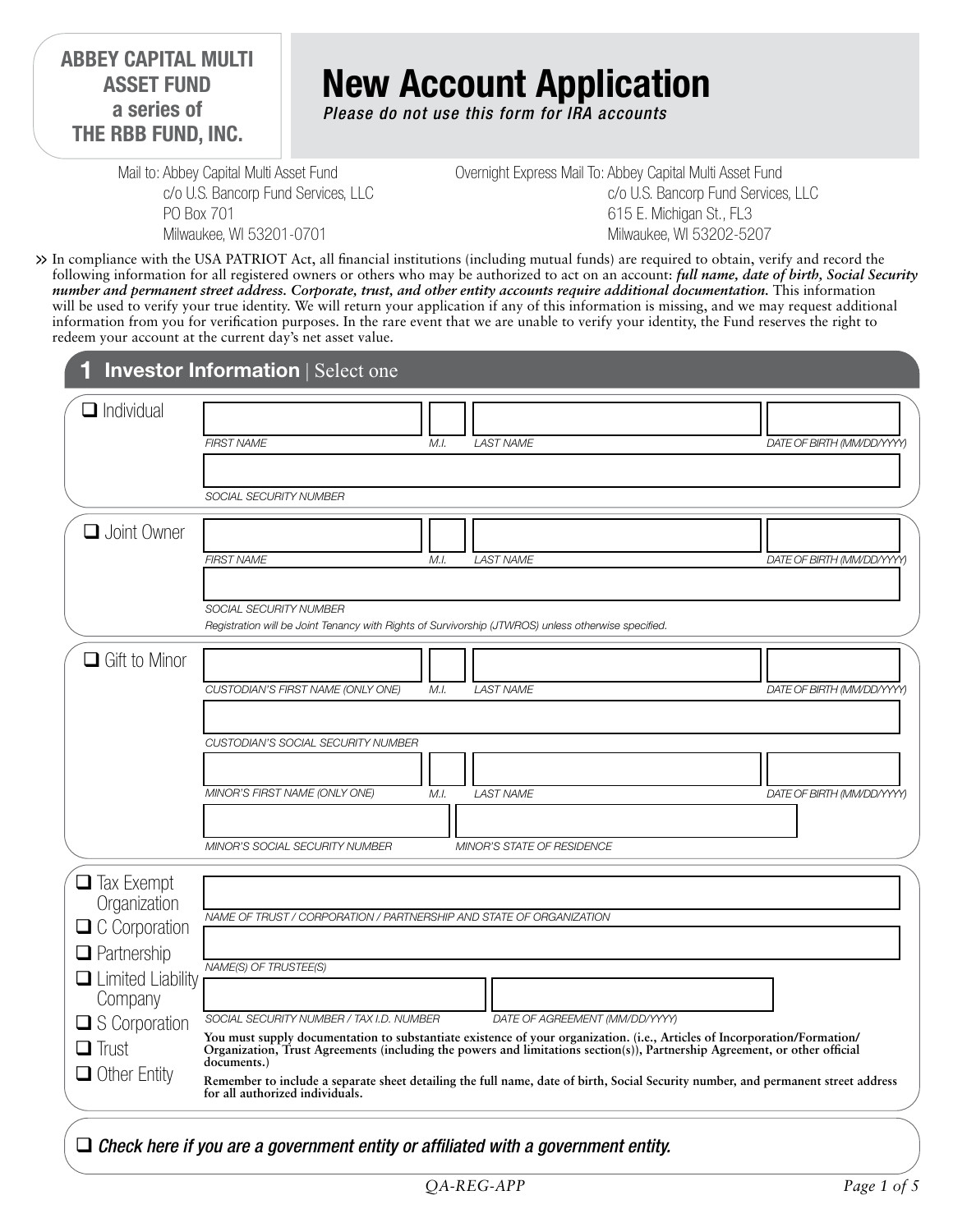## **2 Permanent Street Address**

| <b>APT / SUITE</b>              |
|---------------------------------|
|                                 |
| <b>STATE</b><br><b>ZIP CODE</b> |
|                                 |
| <b>EVENING PHONE NUMBER</b>     |
|                                 |

*Residential Address or Principal Place of Business - Foreign addresses and* 

 Mailing Address\* (if different from Permanent Address) *If completed, this address will be used as the Address of Record for all statements, checks and required mailings. Foreign addresses are not allowed.*

| <b>STREET</b> |              | APT / SUITE     |
|---------------|--------------|-----------------|
|               |              |                 |
| <b>CITY</b>   | <b>STATE</b> | <b>ZIP CODE</b> |

*\* A P.O. Box may be used as the mailing address.*

### $\Box$  Duplicate Statement #1

*E-MAIL ADDRESS*

Г

*Complete only if you wish someone other than the account owner(s) to receive duplicate statements.*

| <b>COMPANY NAME</b> |                          | <b>COMPA</b>  |
|---------------------|--------------------------|---------------|
|                     |                          |               |
| <b>NAME</b>         |                          | <b>NAME</b>   |
|                     |                          |               |
| <b>STREET</b>       | APT / SUITE              | <b>STREET</b> |
|                     |                          |               |
| <b>CITY</b>         | ZIP CODE<br><b>STATE</b> | <b>CITY</b>   |

# $\Box$  Duplicate Statement #2

*Complete only if you wish someone other than the account owner(s) to receive duplicate statements.*

|       |             | COMPANY NAME  |              |             |
|-------|-------------|---------------|--------------|-------------|
|       |             |               |              |             |
|       |             | <b>NAME</b>   |              |             |
|       |             |               |              |             |
|       | APT / SUITE | <b>STREET</b> |              | APT / SUITE |
|       |             |               |              |             |
| STATE | ZIP CODE    | <b>CITY</b>   | <b>STATE</b> | ZIP CODE    |

#### **3 Cost Basis Method**

The Cost Basis Method you elect applies to all covered shares acquired from January 1, 2012 forward and to all identically registered existing and future accounts you may establish, unless otherwise noted. The Cost Basis Method you select will determine the order in which shares are redeemed and how your cost basis information is calculated and subsequently reported to you and to the Internal Revenue Service (IRS). Please consult your tax advisor to determine which Cost Basis Method best suits your specific situation. If you do not elect a Cost Basis Method, your account will default to **Average Cost.** 

#### Primary Method (Select only one)

- $\Box$  Average Cost averages the purchase price of acquired shares
- $\Box$  First In, First Out oldest shares are redeemed first
- $\Box$  Last In, First Out newest shares are redeemed first
- $\Box$  Low Cost least expensive shares are redeemed first
- $\Box$  High Cost most expensive shares are redeemed first
- $\Box$  Loss/Gain Utilization depletes shares with losses prior to shares with gains and short-term shares prior to long-term shares
- $\Box$  Specific Lot Identification you must specify the share lots to be sold at the time of a redemption (This method requires you elect a Secondary Method below, which will be used for systematic redemptions and in the event the lots you designate for a redemption are unavailable.)

Secondary Method – applies only if Specific Lot Identification was elected as the Primary Method (Select only one)

□ First In, First Out

- Last In, First Out
- **□** Low Cost
- □ High Cost

#### □ Loss/Gain Utilization

*Note: If a Secondary Method is not elected, First In, First Out will be used.*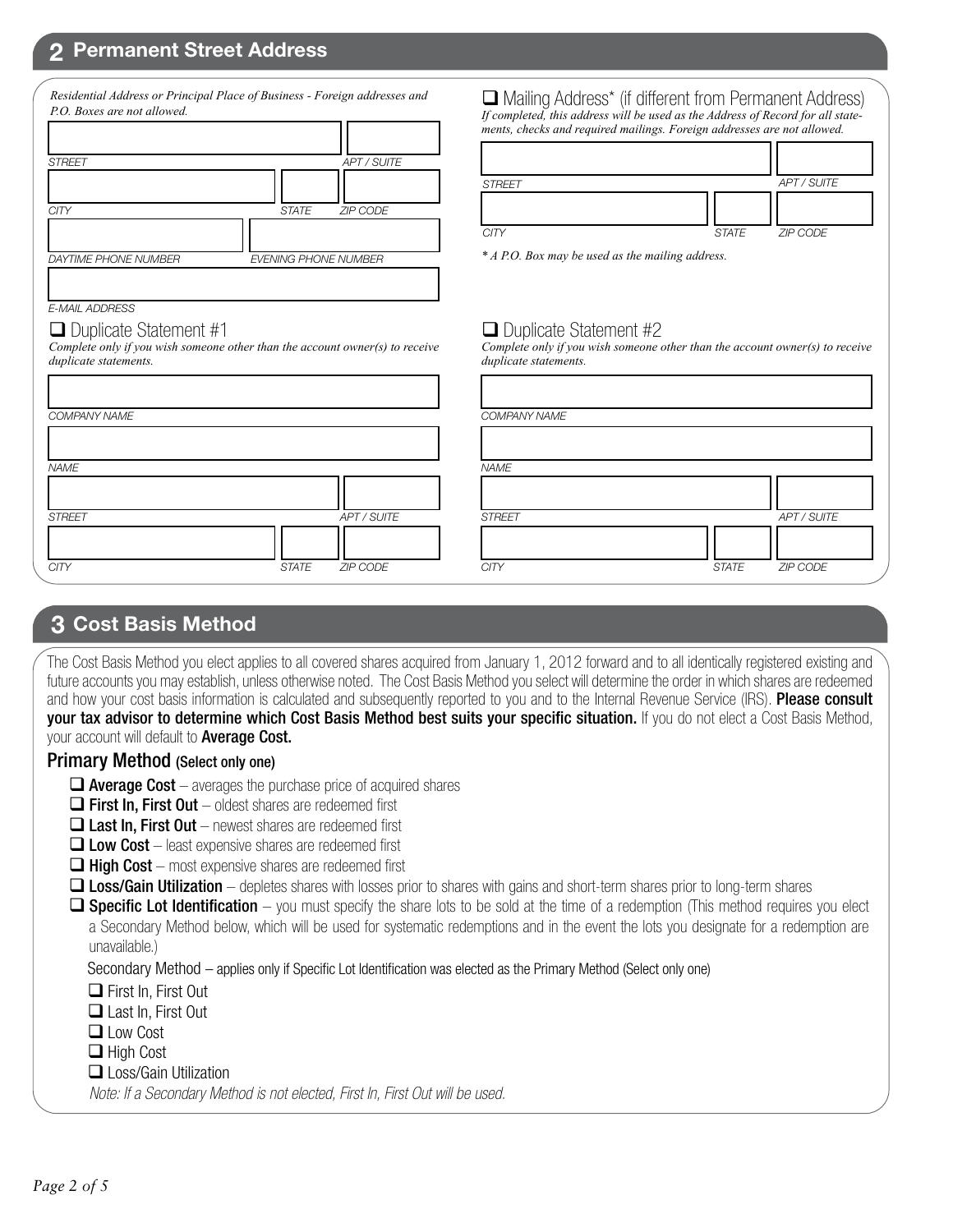## **4 Investment and Distribution Options**

\*If cash distribution should be paid, please select one:  $\Box$  Check to Address of Record  $\Box$  ACH to Bank of Record  *Valid Voided Check Needed*  $\begin{array}{ccccccccccccccccc} \Box & & \Box & & \Box & & \Box & & \Box \end{array}$  $\begin{array}{ccccccccccccccccc} \Box & & \Box & & \Box & & \vdots & \Box \end{array}$  $\begin{array}{ccccccccccccccccc} \Box & & \Box & & \Box & & \vdots & \Box \end{array}$  $\begin{array}{ccccccccccccccccc} \Box & \vdots & \Box & \Box & \Box \end{array}$  $\begin{array}{ccccccccccccccccc} \Box & \vdots & \Box & \Box & \Box \end{array}$  $\begin{array}{ccccccccccccccccc} \Box & \vdots & \Box & \Box & \Box \end{array}$ Reinvest Capital Gains *If nothing is selected, capital gains and dividends will be reinvested.* **Dividends** Cash\* Reinvest Cash\* **By check:** Make check payable to the Abbey Capital Multi Asset Fund.  *Note: All checks must be in U.S. Dollars drawn on a domestic bank. The Fund will not accept payment in cash or money orders. The Fund does not accept post dated checks or any conditional order or payment. To prevent check fraud, the Fund will not accept third party checks, Treasury checks, credit card checks, traveler's checks or starter checks for the purchase of shares.*  $\Im$  $\mathcal{L}$  $\Im$ **Investment Amount** *Class A Shares and Class C Shares - \$2,500 Class I Shares - \$1,000,000* **By wire:** Call 1-844-261-6484. *Note: A completed application is required in advance of a wire.* Abbey Capital Multi Asset Fund<br>Class A Shares 7152 Class A Shares Abbey Capital Multi Asset Fund<br>Class C Shares 7153 Class C Shares Abbey Capital Multi Asset Fund<br>Class I Shares 7151 Class I Shares

# **5 Telephone Options**

You have the ability to make telephone and/or internet purchases\*, redemptions\* or exchanges per the prospectus by checking the box below. See the prospectus for minimum and maximum amounts.

*\* You must provide bank instructions and a voided check in Section 6.* 

#### **I accept telephone transaction privileges.**

*Should you wish to add the options at a later date, a signature guarantee may be required. Please refer to the prospectus or call our shareholder services department for more information.*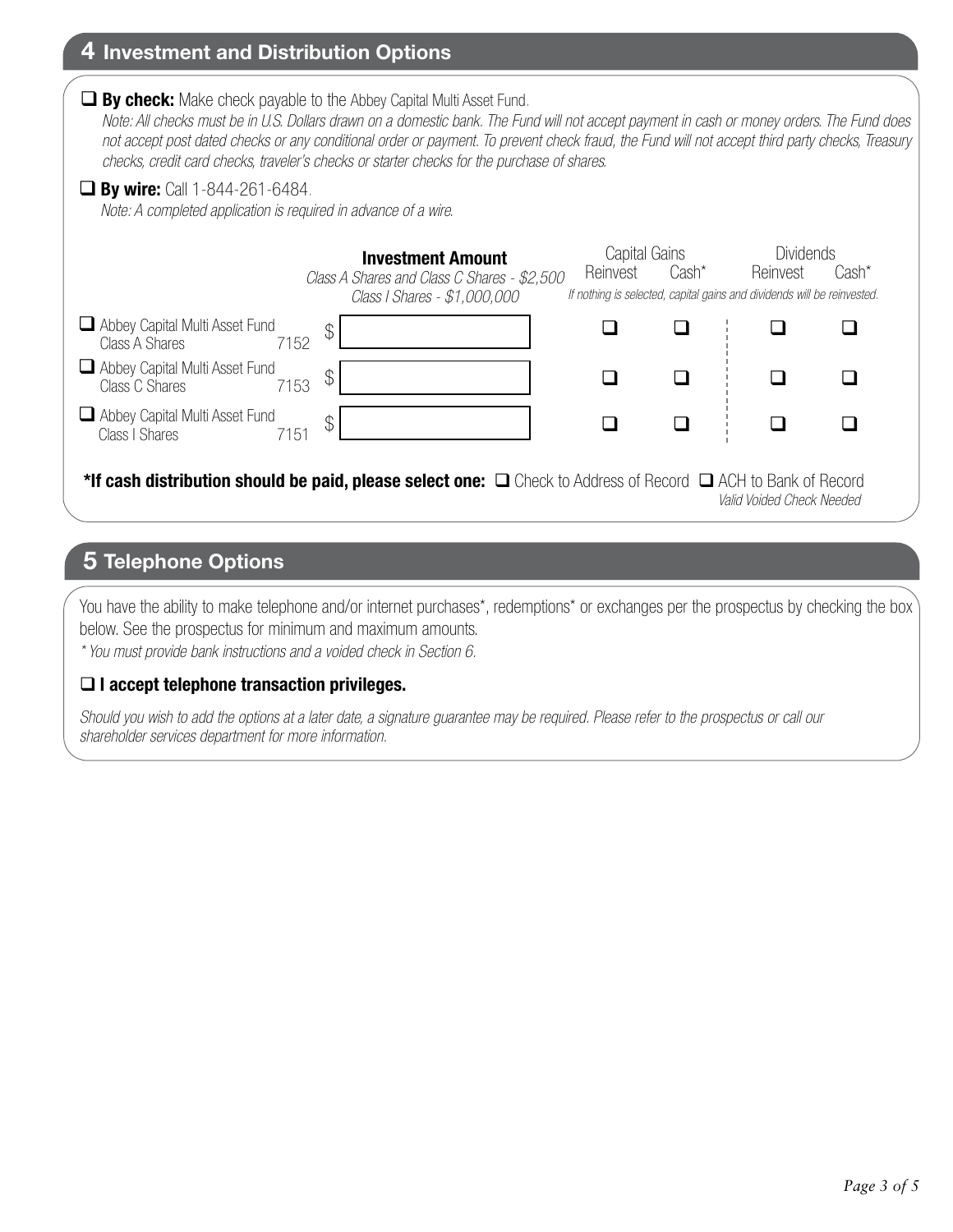# **6 Bank Information**

| If you have selected an<br>automatic investment<br>plan, wire redemptions,<br>EFT purchases, EFT<br>redemptions, a systematic<br>withdrawal plan, or cash<br>distributions, a voided | John Doe<br>Jane Doe<br>123 Main St.<br>Anytown, USA 12345 | 53289                           |
|--------------------------------------------------------------------------------------------------------------------------------------------------------------------------------------|------------------------------------------------------------|---------------------------------|
| bank check or preprinted<br>savings deposit slip (not<br>a counter deposit slip) is<br>required. We are unable to<br>debit or credit mutual fund<br>or pass-through accounts.        | Pay to the order of                                        | DOLLARS                         |
| Please contact your<br>financial institution to<br>determine if it participates<br>in the Automated Clearing                                                                         | Memo<br>10年23月5日后7日10                                      | <b>Signed</b><br>61234567856786 |
| House system (ACH).                                                                                                                                                                  |                                                            |                                 |

### **7 Letter of Intent**

| $\Box$ I agree to the terms of the Letter of Intent set forth in the prospectus. Although I am not obligated to do so, it is my intention to |
|----------------------------------------------------------------------------------------------------------------------------------------------|
| invest over a 13-month period in shares of the Abbey Capital Multi Asset Fund on which a sales load has been paid an aggregate               |
| amount equal to at least:                                                                                                                    |

| \$25,000 |
|----------|
|----------|

| ıЕ c | X |
|------|---|
|      |   |

 $\Box$  \$50,000  $\Box$  \$100,000  $\Box$  \$250,000  $\Box$  \$250,000  $\Box$  \$500,000  $\Box$  \$1,000,000

# **8 Rights of Accumulation**

As per the prospectus, a reduced sales load may apply to any purchase of Abbey Capital Multi Asset Fund shares, sold with a sales load, where an investor's then-current investment is \$25,000 or more. If you have additional Abbey Capital Multi Asset Fund accounts, please list them here:

Existing Account Number(s):